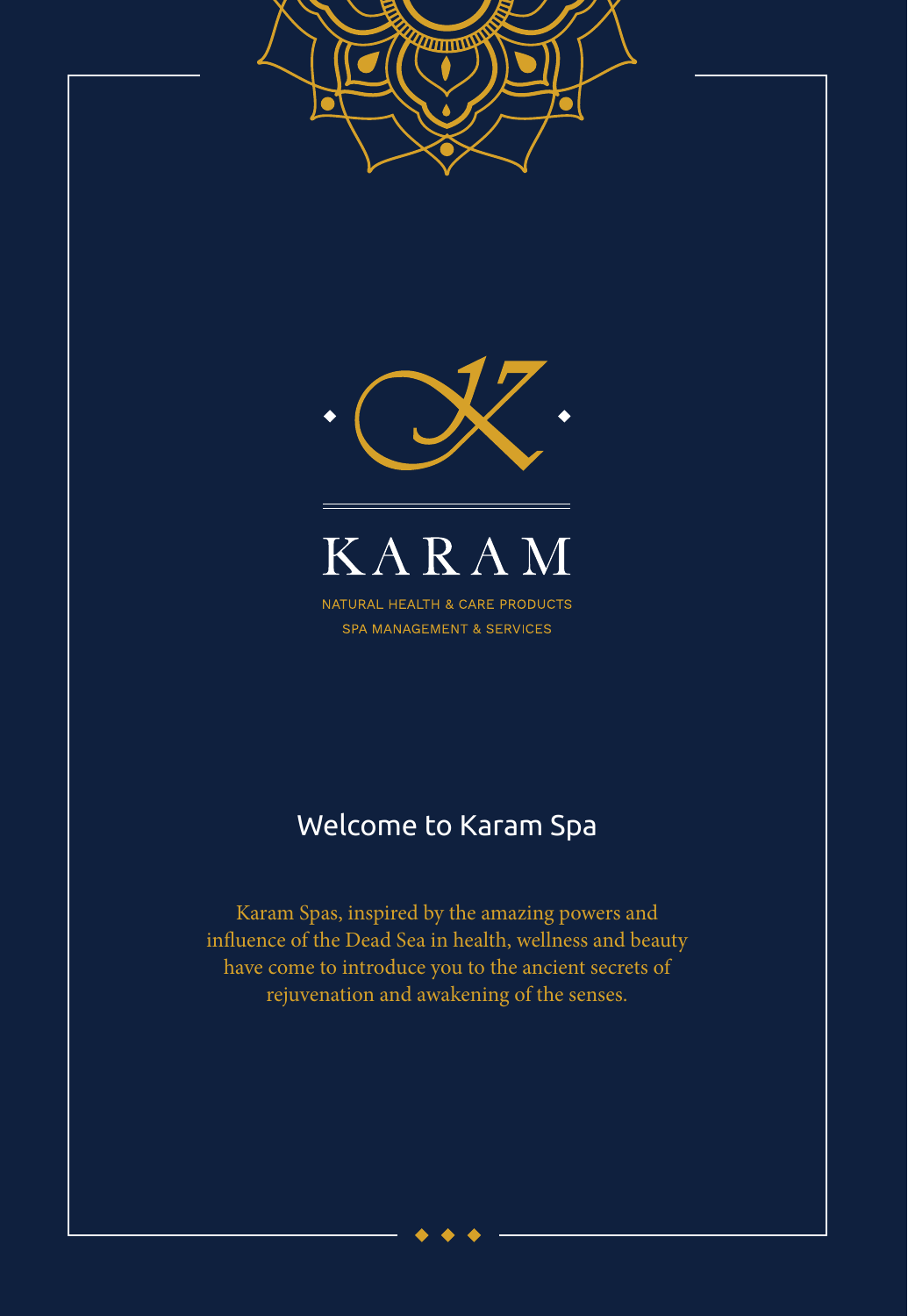# Face Treatment

### Masks & Creams

#### Facial cleansing

Facial cleansing that includes exfoliation with walnut bark granules, deep hydration and relaxing massage.

Duration: 45΄

#### After Sun Care

A unique experience of hydration and skin shine along with a refreshing facial massage. Enjoy your skin being unusually youthful and radiant. Ideal after exposure to sun light.

#### Duration: 35΄

#### Rejuvenation and Anti-Aging Care

Activate cell regeneration with a refreshing massage and feel the power of minerals from Rivage's award-winning Replenishing Antiageing Cream.

Duration: 50΄

# Body Treatment

# Facial Detox Therapy

Lymphatic facial massage to stimulate microcirculation and remove edema under the eyes. It is accompanied by the detoxifying mud mask from the Dead Sea.

Duration: 40΄

#### Unique Mykonos Anti-Aging, Face and Neck

Unique Care with facial and neck massage for intense tightening and regeneration. It is accompanied by the super-effective Rivage Skin Correcting Serum and the Intensive Neck Care Cream Μulti-Vitamin.

Duration: 60΄

# Hydration and Exfoliation

Give your skin a deep cleansing and exfoliation with Dead Sea Salts. Experience the unusual feeling of softens and elasticity with the power of the natural collagen of Rivage's Moisturizing Body Milk.

Duration: 45΄

#### Exfoliation and nourishment (with shea butter)

Give your body the gentle exfoliation offered by the Revitalizing Body Scrub with crystals from the Dead Sea and give your skin the nourishment and hydration it needs with the gentle touch of Shea Butter.

Duration: 45΄

#### Body Beyond Care

Body Soul and Mind in perfect balance. Indulge in the seductive aromas of the East, travel back in time and discover the ritual secrets of beauty and well-being that only a few knew.

Duration: 50΄

# Dead Sea & Salt Crystals & Mud

#### Mud Mask from the Dead Sea and Back Massage

Relax and relieve pain in the neck and back with the healing power of the minerals contained in this miraculous Mud mask. Dead Sea Mud Musk is created from the subtle interaction of the water, the sun and the soil through geological processes of thousands of years.

#### Duration: 50΄

#### Αmmos & Blanc Premium Care

 $\bigcirc$ 

A Premium treatment which includes Mud therapy enriched with herbs of the Greek land and relaxing massage with warm olive oil. A traditional approach with special techniques for total relaxation and well-being.

#### Duration: 60΄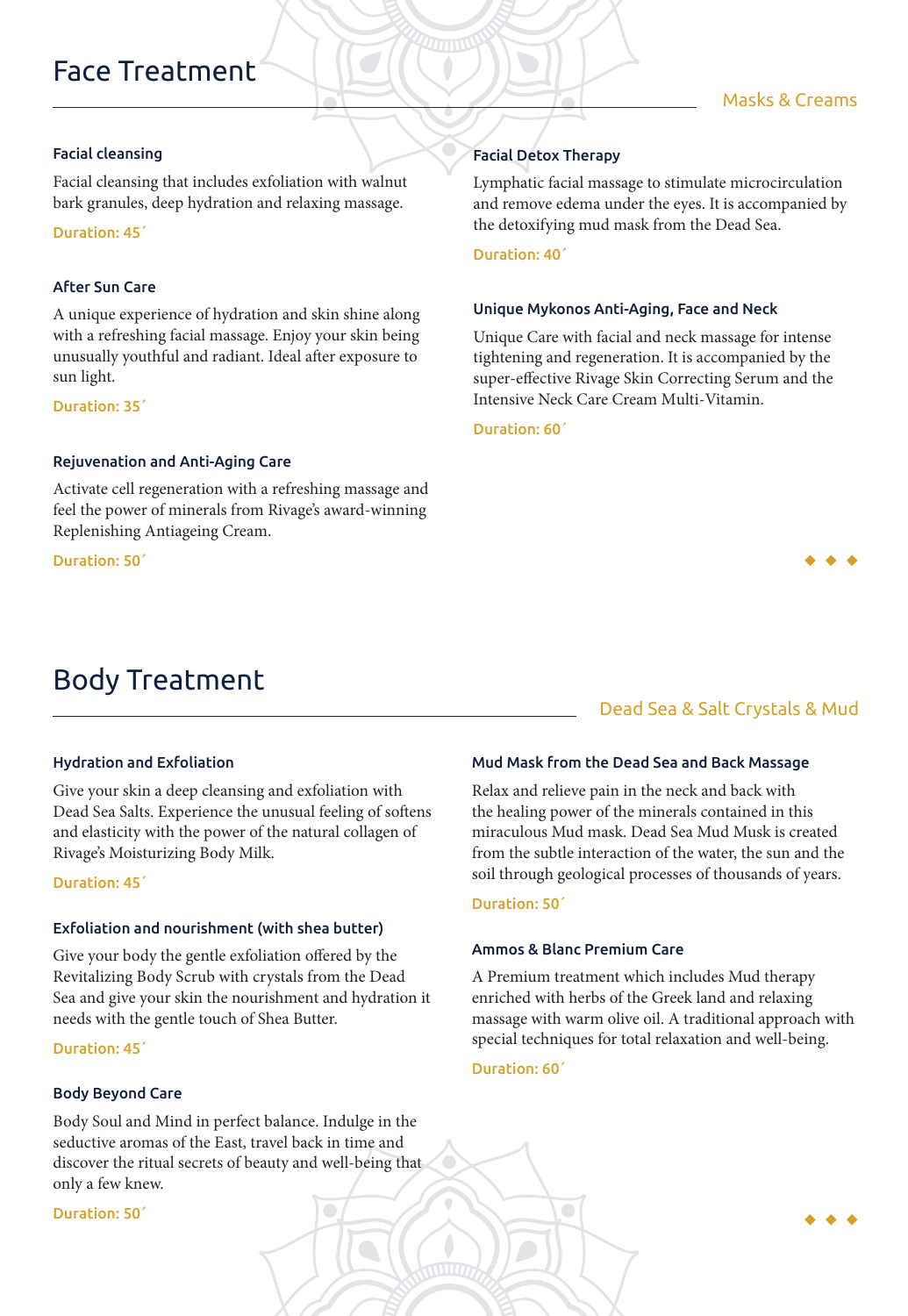### Classic relaxing massage all over the body

Swedish massage of moderate intensity throughout the body. Enjoy relaxation and relief and feel the benefits of this relaxing massage.

#### Duration: 55΄

#### Back and Neck Massage

Releases the muscles of the back and neck and removes the tension and fatigue of the trip.

#### Duration: 35΄

#### Head and Face Massage

Massage that relaxes, reduces stress and relieves headache by giving benefits to the body and mind.

Duration: 25΄

#### Foot Massage

Relieve the fatigue of your feet and feel them light with a delightful massage.

Duration: 25΄

#### Ancient Greek Massage

A massage with a strong character applied with suction cups. For those who seek intense muscle toning.

Duration: 45΄

#### Spartan Massage

Travel back in time enjoying a traditional medium intensity massage with olive oil and citrus essential oils.

Duration: 30΄ & 55'

#### Detox Massage

Light lymphatic detox massage with lemon essential oils. It removes swelling and toxins giving a sense of lightness to your body.

Duration: 55΄

# Two together

#### Deep tissue Massage

Deep tissue massage for those who want a strong result.

Duration: 30' & 55'

#### Aromatherapy Massage

Massage with a mixture of essential oils and oil rich in minerals from the Dead Sea, ideal to glorify the senses. Rest and relax with middle eastern frequencies.

Duration: 30' & 60'

#### Hot Stones Massage

Massage with warm volcanic stones of Santorini for deep muscle relaxation. A holistic treatment with a special technique for calmness and stress control.

#### Duration: 30' & 55'

#### Massage for a relaxing sleep with chamomile and lavender

A relaxing massage with essential oils from almond, chamomile and lavender. Ideal for those who have sleeping problems.

#### Duration: 55΄

#### Children's Massage

A relaxing massage and at the same time strengthening the muscles. Specially designed for children and adolescents, which helps in development and promotes athletic performance.

Duration: 20΄

# Couples Treatments & Massage

#### Massage Experience for Couples

We are waiting for you with your partner or one of your friends to offer you a unique spa experience in a private environment designed especially for you who want to escape from everyday life and experience unforgettable moments of relaxation, well-being and harmony of body, mind and soul.

Duration: 60΄